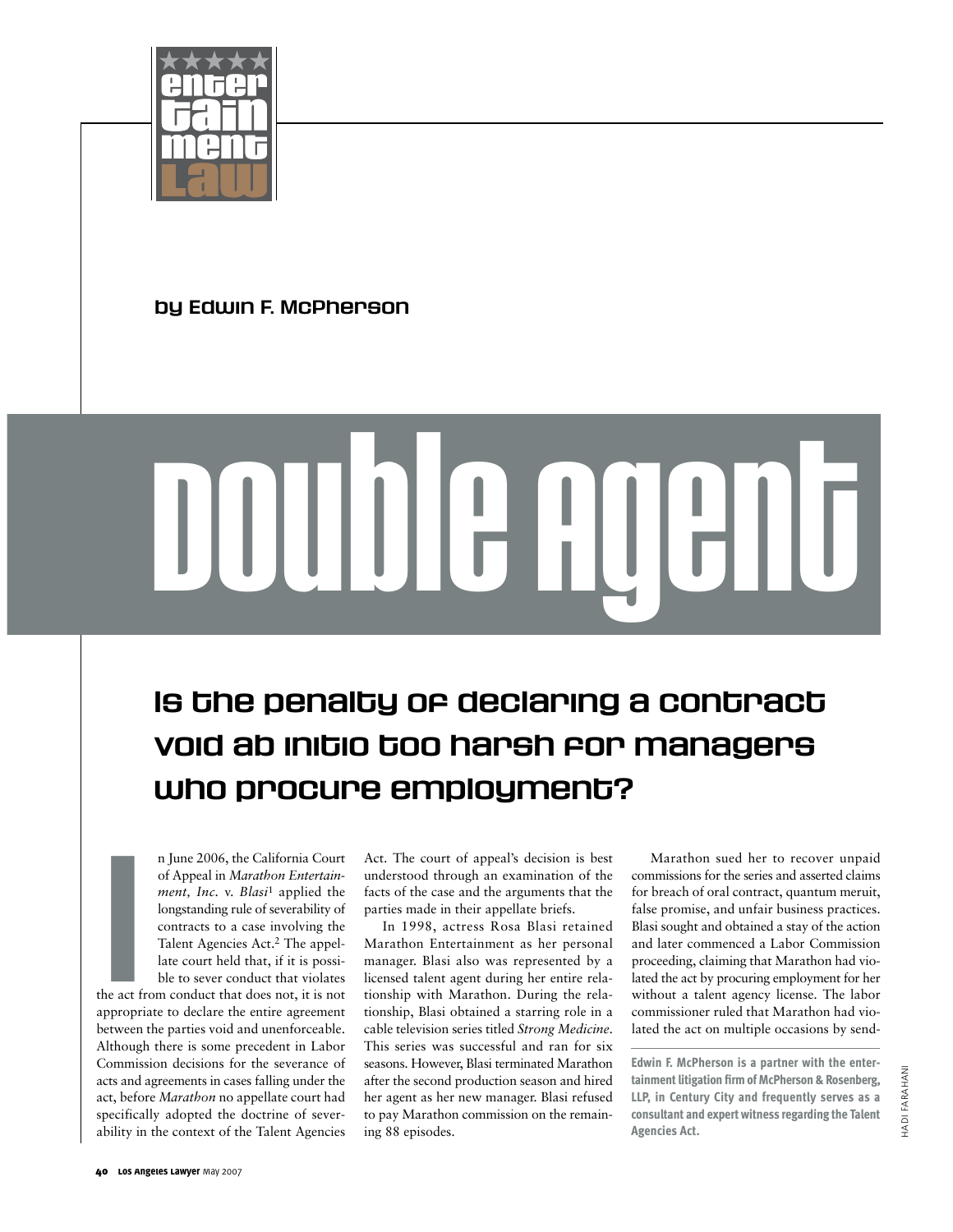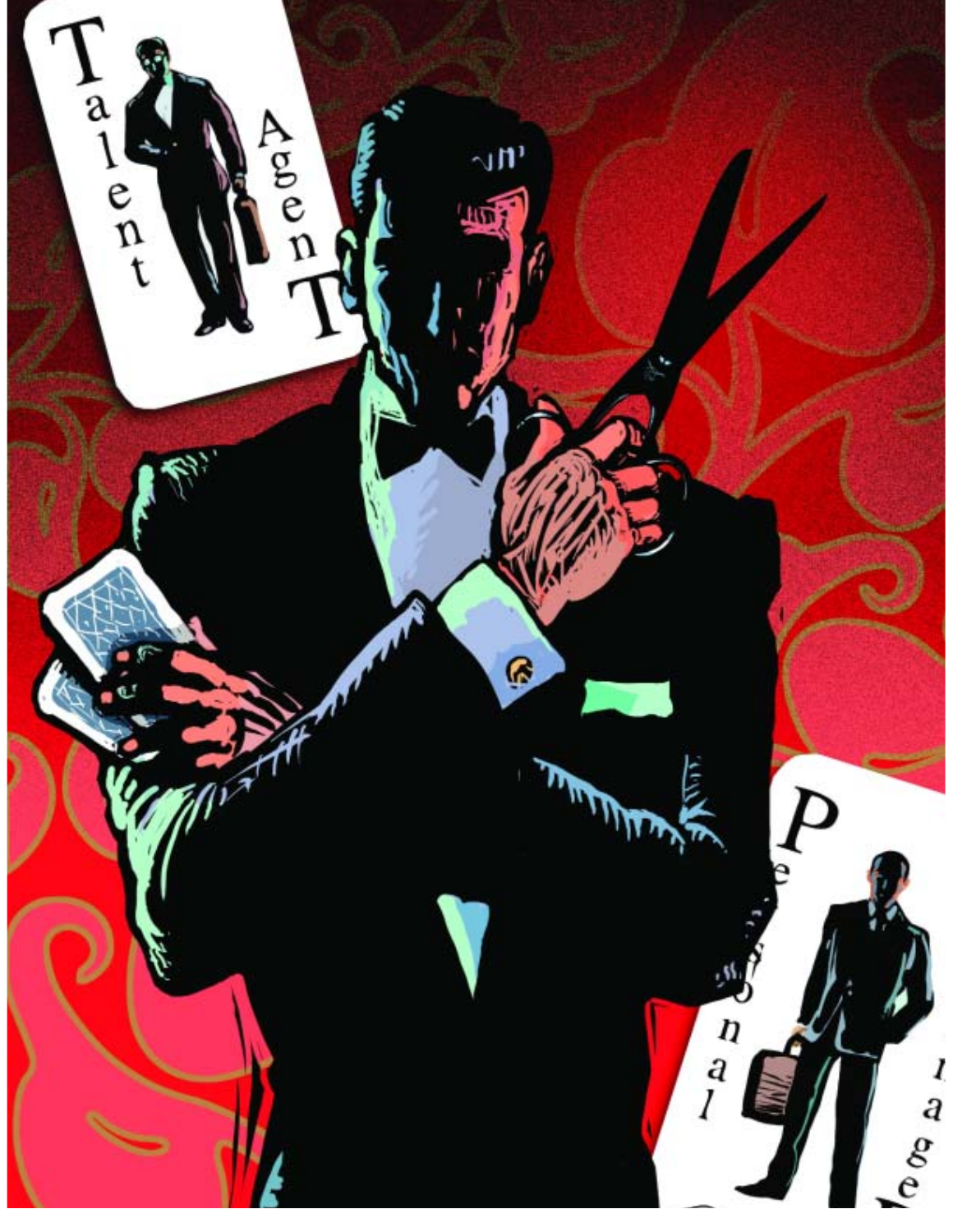ing out demo reels, setting up meetings with casting directors and producers, negotiating employment agreements, and seeking promotional opportunities.3 Marathon claimed that all those activities were done at the request of, and in conjunction with, Blasi's agent, which would exempt it from the act. However, Blasi's agent refuted that claim.

The labor commissioner found that Marathon did not fulfill its burden of proving that the agent had specifically requested Marathon's involvement with each engagement and that Marathon then procured the engagement in conjunction with him.4 As a result, the commissioner ruled that the agreement was unenforceable and that Marathon had "no entitlement to any payments of any kind."5

Marathon filed a request for trial de novo and amended its complaint to add five declaratory relief causes of action challenging the constitutionality of the act, claiming that the complete invalidation of a management agreement violated a manager's right to due process, equal protection, and free speech. In response, Blasi filed a motion for summary judgment, which was granted. Although the motion detailed violations that had nothing to do with the project for which Marathon was seeking commissions, the trial court nevertheless held that the entire agreement was unenforceable.6 The trial court denied the portion of Blasi's motion that was directed to the constitutional issues.

After extensive briefing, the court of appeal, at oral argument, requested both parties to submit supplemental briefing on the applicability (if any) of the doctrine of severability to agreements regulated by the act. Ultimately, the court of appeal reversed the trial court's decision, ruling that the trial court had erroneously failed to consider the doctrine of severability. Because there was no evidence presented to the trial court that Marathon had violated the act in connection with *Strong Medicine,* the appellate court held that the doctrine of severability may allow Marathon to recover commissions that were not tainted by the illegal procurement activity.

The court of appeal, citing *Waisbren* v. *Peppercorn Productions, Inc.,*<sup>7</sup> began its opinion by noting that personal managers are not covered by the act or any other statutory licensing scheme, but that, if any personal manager (or anyone else) "even incidently performs the occupation of a talent agency," that individual must comply with the act's licensing requirements.8 However, the court rejected Blasi's argument that the finding of liability in *Waisbren* for even an "incidental" procurement necessarily meant that the entire agreement must be rendered void.

The appellate court cited several instances

in which contracts made in violation of a business and licensing statute were not necessarily held to be unenforceable, referencing the California Supreme Court's mandate that courts consider whether "the forfeiture resulting from unenforceability is disproportionally harsh considering the nature of the illegality."<sup>9</sup> Contracts that are made in violation of public policy may also be severed in the appropriate situation.10 The court of appeal also noted the California Supreme Court's warning that courts should not allow a protective licensing scheme intended for the public safety to be transformed into "an unwarranted shield for the avoidance of a just obligation."<sup>11</sup>

In determining the application of the doctrine of severability, the court of appeal pointed out that the main objective of the agreements must be considered. Only if the "taint of illegality so permeates the entire agreement that it cannot be removed by severance or restriction but only by reformation or augmentation, the courts must invalidate the entire agreement."12 On the other hand, severance is appropriate when the "illegality is collateral to and severable from the main purpose of the contract."13 Paramount to all analyses, however, is whether the "interests of justice would be furthered by severing the agreement."14

The court of appeal further noted that severance is more likely to be granted if the contractual relationship can be conserved without condoning an illegal scheme. Severance is also more likely if it would prevent the plaintiff from gaining an undeserved benefit or prevent the defendant from suffering an undeserved detriment, particularly in cases in which the contract has been fully or partially performed.15 Agreements made in violation of business licensing statutes are no different from other contracts in that regard.

The court of appeal then applied the severability doctrine to the case at hand, finding that, initially, the parties had entered into a lawful contract for legitimate personal management services that are not regulated by the act. Those services included providing the down payment on Blasi's home, paying the salary of her business manager, providing professional and personal advice, and paying her travel expenses. The agreement therefore had at least one lawful purpose.16

Next, the court determined that, without specific evidence of a violation in connection with the series, the possibility existed that the legal portions of the contract might be severable from the illegal portions.17 Both parties acknowledged that *Waisbren* mandated the voiding of the entire management agreement even if the manager committed only a single violation of the act. The court of appeal,

however, readily dismissed this concept, ruling that, because *Waisbren* did not expressly discuss the doctrine of severability of contracts, the case could not be construed as a rejection of the doctrine.18

Relegated to a footnote was the appellate court's discussion of *Yoo* v. *Robi,*<sup>19</sup> a case that certainly seems to suggest that severability is not available in cases interpreting the act. In fact, the *Yoo* court held that the public policy underlying the act was best served by denying all commissions, even those earned for conduct that did not violate the act.20 However, the court of appeal held that that statement was dicta because the trial court in *Yoo* had found that the main purpose of the management agreement was illegal, and that the appellate court had concluded, for factual reasons, that it was inappropriate to sever the agreement. The *Marathon* court also ruled that the doctrine of severability requires that each case be evaluated on its own merits (as the court in *Yoo* also acknowledged), and that, just because severance was denied in *Yoo* does not mean that severance would not be allowed in *Marathon*. 21

With respect to the constitutional issues raised in *Marathon,* the appellate court noted that they were premised on Marathon's assumption that *Waisbren* prohibits severance. Because the court of appeal rejected that interpretation of that case, it also concluded that there was no need to decide the constitutional issues.

### Marathon's Position

After the court of appeal's decision largely in Marathon's favor, the company filed a petition for review with the California Supreme Court, which was granted. Marathon challenged the court of appeal's decision to remand the case to the labor commissioner, claiming that personal managers are not regulated by the act.

In its briefs to the supreme court, Marathon argues that the language of the act makes clear that personal managers are not covered by the act. The act defines a talent agent as "a person or corporation who engages in the occupation of procuring, offering, promising or attempting to procure employment or engagements for an artist or artists." Marathon argues further that, because the name of the act suggests the regulation of *talent agents,* and because the act makes no mention of *personal managers,* the act does not regulate personal managers. Marathon's brief then reviews and discusses the legislative history of Assembly Bill 2535, which became the act. (Blasi, for her part, points out in her responding brief that the legislative history from which Marathon quotes is not the final version, which does make it clear that, although the legislature did not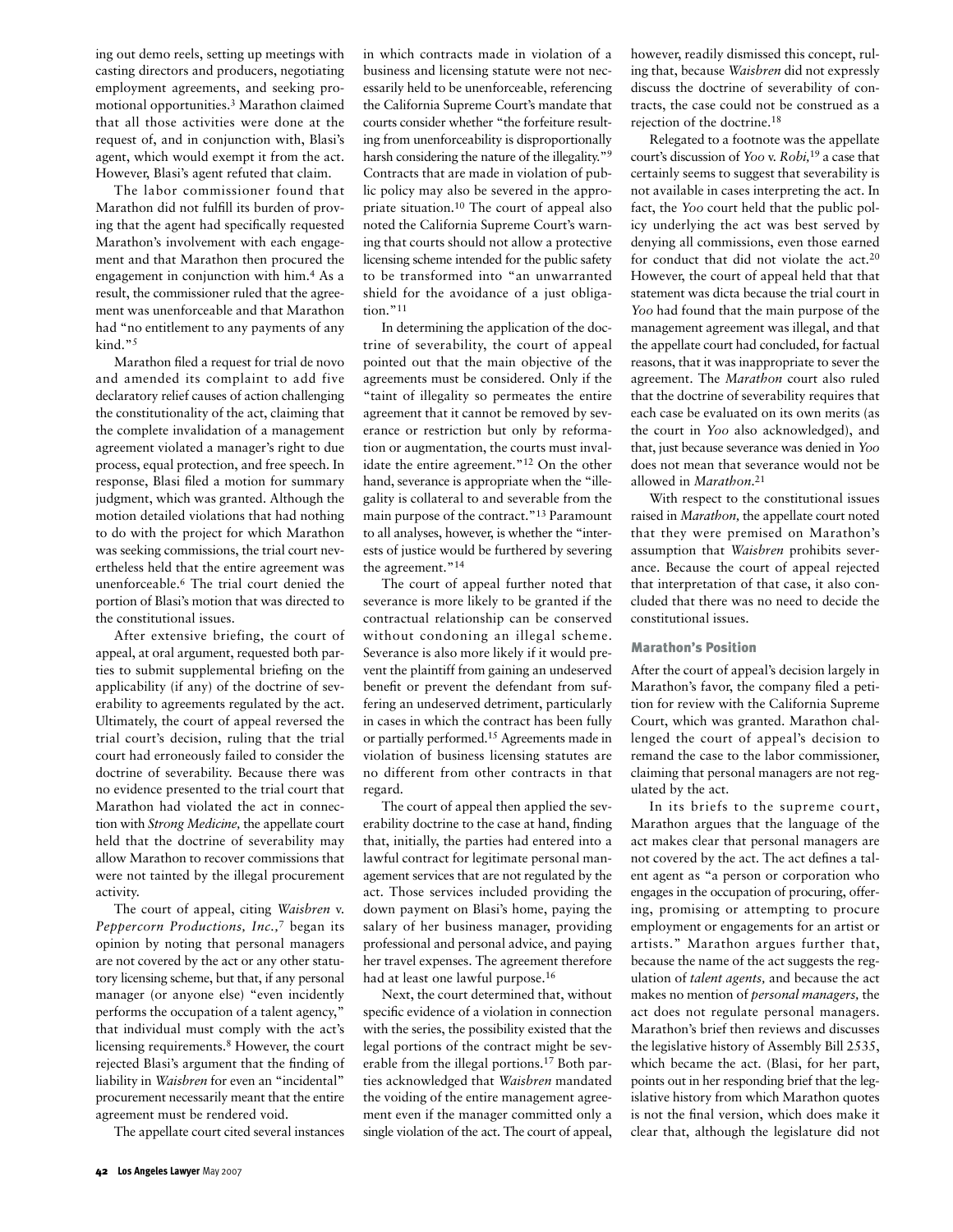

intend to regulate managers per se, it did intend to preclude everyone but licensed talent agents from procuring employment for artists.)

Next, Marathon refers to the internal analysis by the Assembly Policy Committee (APC), which noted: "The personal manager in California today is running a tremendous risk by being alive."22 It suggested that the only way a personal manager could avert "attack as an unlicensed artists' manager is to obtain an agent's license," and that such a resolution is "unworkable."23 The only "workable solution," according to the APC, would be for the personal manager to be separately licensed.

This solution was introduced as proposed Labor Code Section 1700.5(b). This proposed legislation mandates the separate licensing of personal managers and forbids managers from procuring any employment, which the APC determined to be equally unworkable. The APC acknowledged that the legislation did "not reflect the needs of the personal manager, but rather would benefit" the agent.24

The APC further concluded that, in licensing personal managers, lawmakers must accept the "reality of managers' procurement responsibilities." In addition, "AB 2535 is not representative of the entertainment industry needs, nor of the personal manager's needs. It is a short-sighted attempt to prohibit the personal manager from procuring employment without substantive value or purpose."25 The Assembly Committee on Labor offered

its analysis, noting that an integral part of a personal manager's function to serve client interests was to "give some employment assistance."26 As a result, the May 1, 1978, draft offered an entire chapter devoted to the licensing of personal managers. However, nine days later, all references to personal managers were deleted from the bill. The legislative history of the statute certainly suggests that the legislature considered including the regulation of personal managers in the act but ultimately decided against it.

Even the court of appeal has used language that suggests that the act only regulates talent agents, not managers. According to the court in *Buchwald* v. *Superior Court,*<sup>27</sup> the purpose of the act (and the licensing requirement in particular) is to "prevent improper persons from becoming [agents] and to regulate such activity for the protection of the public." Clearly, preventing improper persons from becoming talent agents was at least the original intent of the legislature. The labor commissioner, as early as 1981, acknowledged that the procurement activity had to be pervasive. In *Tucker* v. *Far Out Management, Ltd.,* the commissioner noted that "the California Legislature's enactment of the Talent Agencies Act was intended to charge the labor commissioner with responsibility for ensuring that persons whose *usual or principal work* was the procurement of employment for artists, were licensed."28

One of the major problems with Marathon's argument that the act simply does not cover managers (or those whose usual and principal activity is not procurement of employment for artists) is that every court of appeal and Labor Commission decision since the act became law has expressly or impliedly rejected that argument. For example, in 1982, Bo Derek's manager made the argument,  $29$  to which the labor commissioner responded: "That is like saying you can sell one house without a real estate license or one bottle of liquor without an off-sale license."

Although the act does not expressly regulate personal managers (or any other individuals other than talent agents), what the relevant portion of the act does regulate is everyone, by precluding everyone who is not a licensed talent agent from engaging in the activities of a licensed talent agent. In this, the act is in accordance with laws that regulate realtors, lawyers, and other licensed professionals.

### Blasi's Position

Plaintiff Blasi's opening brief argues that severance is incompatible with the remedial purpose of the act and that the legislature intended that a management agreement be voided in its entirety "to maximize the deterrent effect."30 The brief cites the biased conclusions of the 1982 California Entertainment Commission as discussed in *Waisbren*. Blasi's opening brief discusses and analyzes the legislative history of the act but fails to acknowledge that nowhere in the act is any particular penalty mentioned for violative conduct, including severance.

Blasi then discusses *Yoo,*<sup>31</sup> in which the Seventh Division of the Second Appellate District (which decided *Wachs* v. *Curry*32) determined that, although Section 1599 of the Civil Code authorizes a court to sever "the illegal object of a contract from the legal it does not require the court to do so," and that "the public policy underlying the Act is best effectuated by denying all recovery, even for activities which did not require a talent agency license."33 Next, Blasi makes the argument that, if a manager can "retain all commissions associated with employment he did not procure, he has every incentive to 'take a free shot' at procuring employment under the most basic cost-benefit analysis."34 Blasi fails to indicate why a manager would take this "free shot" if he or she knows that no commission from the income received as a result will be forthcoming. More important, however, neither Blasi nor the labor commissioner nor any court that has interpreted the act has explained how a law that precludes nonagents from finding employment for the 95 percent of Screen Actors Guild members who are out of work (particularly when most of them are not able to secure licensed talent agents) actually benefits artists.

Blasi's entire public policy argument is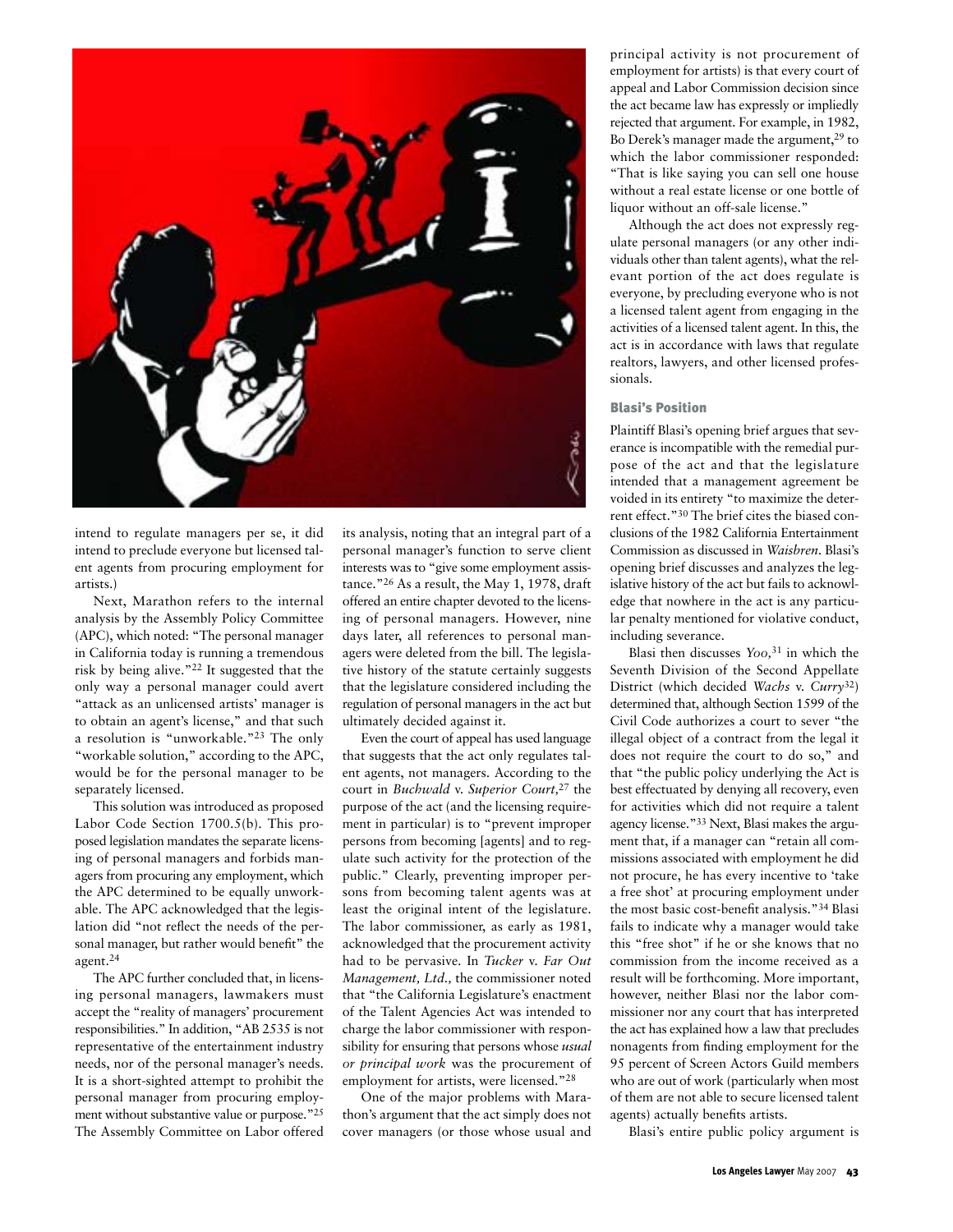

**NEED AN APPRAISAL?** An appraisal resource you can bank on since 1972

Appraisers with designations ASA, MAI & MSA



**APPRAISERS & ANALYSTS IN 3 DISCIPLINES Business • Commercial • Residential** 800-500-2790 www.appraisersllc.com www.businessvalues.info

**Estate & Gift Tax** (meets USPAP & IRS Standards) **Full & Partial Interest Over \$3 Billion Appraised in Past 5 Years** 

**Establishing long-term professional** relationships is our unabashed goal. Some of life's most important moments require a high quality appraisal and we have held up to the most stringent tests since 1972. When the need arises, please contact me.

Sincerely,

**Richard Reece, MSA Managing Partner** rr@abac.com 310-328-3784 or 800-500-2790

406 Amapola Suite 220 **Torrance, CA 90501** 

premised on her prediction that, if severance is allowed, managers are going to start violating the act immediately, en masse, and often. However, under the court of appeal decision in *Marathon*, if these procurement activities were so pervasive, contracts would not be severed. Even if contracts were to be severed, a manager would still lose the commission for any employment the manager procures. With such potential results, it is difficult to imagine why a manager would be more likely to violate the act if severance were not allowed.

Blasi further argues that the court of appeal opinion is contrary to the "Commission's unwavering position on the subject of severance."35 In fact, Blasi argues that in every case but one, the commission voided the management agreement "in its entirety,"36 and in every case but one, when the agreement was voided, it was voided ab initio.37 In the opening brief, Blasi refers to a letter dated August 22, 2006, from the labor commissioner indicating that the commissioner has had a longstanding practice, "in keeping with the legislative history and the leading case law in this area," of implementing a "bright line" test in resolving disputes under the act by declaring the agreement void ab initio.38 However, that is simply not the case.

### No Bright Line

One problem with Blasi's argument is that, although, in the majority of cases in which a violation was found the agreement was voided ab initio and in its entirety, that is certainly not true in all cases. In fact, there is precedent for the *Marathon* opinion. For instance, as early as 1980, in *Wilson* v. *Bergman,*<sup>39</sup> the labor commissioner found a "possible violation" but noted that the artist was sophisticated and was represented by an attorney and licensed booking agents. Distinguishing *Buchwald* v. *Katz,* the commissioner refused to void any portion of the agreement. In 1981 in *Nussbaum* v. *The Chicken's Company,*<sup>40</sup> the labor commissioner ordered the return of commissions that were paid after the manager was advised of the violation. The commissioner noted: "Nowhere in either of those cases [*Buchwald* v. *Superior Court* and *Buchwald* v. *Katz*] does the court state that it is mandatory for the labor commissioner to order the return of all commissions."

Similarly, in 1982, in *Bank of America (Groucho Marx)* v. *Fleming,*<sup>41</sup> the labor commissioner, noting his "broad discretion in formulating a remedy that is appropriate under the facts of this case," awarded the artist 20 percent of the commissions over a six-year period because 20 percent of the activity was unlawful. That same year, in *O'Bannon* v. *Nelson,*<sup>42</sup> the labor commissioner ruled that no commissions were to be disgorged because no commissions were earned for violative acts.

In *Damon* v. *Emler,* <sup>43</sup> the labor commissioner ruled in 1982 that the manager clearly violated the act but maintained that a disgorgement of commissions would be "disproportionately harsh in proportion to the extent of illegality." The commissioner further found that the artist was "represented by others and was not the type of person that could have been taken advantage of," and that there was no testimony that the manager would have been refused a license. Later, in the 1994 case of *Flame Music* v. *Smith,*<sup>44</sup> the labor commissioner, after finding a violation of the act, allowed the manager to recover all commissions for the time he did not violate the act and precluded recovery of commissions only for the period in which the manager violated the act. In the 1995 case of *Anderson* v. *D'Avola,*<sup>45</sup> the labor commissioner, after finding a violation of the act, allowed the manager to recover commissions for employment that was legally obtained after the violation.

In *Snipes* v. *Dolores Robinson Entertainment*<sup>46</sup> in 1998, the labor commissioner denied relief completely to the artist, citing the "working with" agent exemption, notwithstanding that the agent did not request the manager to work with him in connection with most of the transactions. The labor commissioner ruled that, because of the close and continuing relationship between the manager and the agent, no "mother may I" was necessary for every transaction.

In 2001 in *Kilcher* v. *Vainstein,*<sup>49</sup> the labor commissioner, after finding a violation of the act, denied the artist's request for disgorgement of commissions because there was "minimal" illegal activity and a lack of bad intent. The commissioner also noted that there had been a clear benefit conferred on the artist, and that there would be an inequitable windfall for her if disgorgement were ordered. In the 2004 case of *Gittelman* v. *Karolat,*<sup>50</sup> the labor commissioner ruled that only the one agreement in a series that was in effect at the time of the violation was void and all subsequent agreements were valid.

As Blasi mentions in her brief, in *Almendarez* v. *UNICO Talent Management, Inc.,*<sup>47</sup> the labor commissioner extensively discusses the applicability of the doctrine of severability to cases adjudicated under the act. The commissioner rules specifically that, in the context of the act, the illegal portion of a management contract is severable from the legal portion. Similarly, in *Cuomo* v. *Atlas/Third Rail Management, Inc.,*<sup>48</sup> the labor commissioner voided the management agreement but only from the date of the first violation, which was seven years into the parties' rela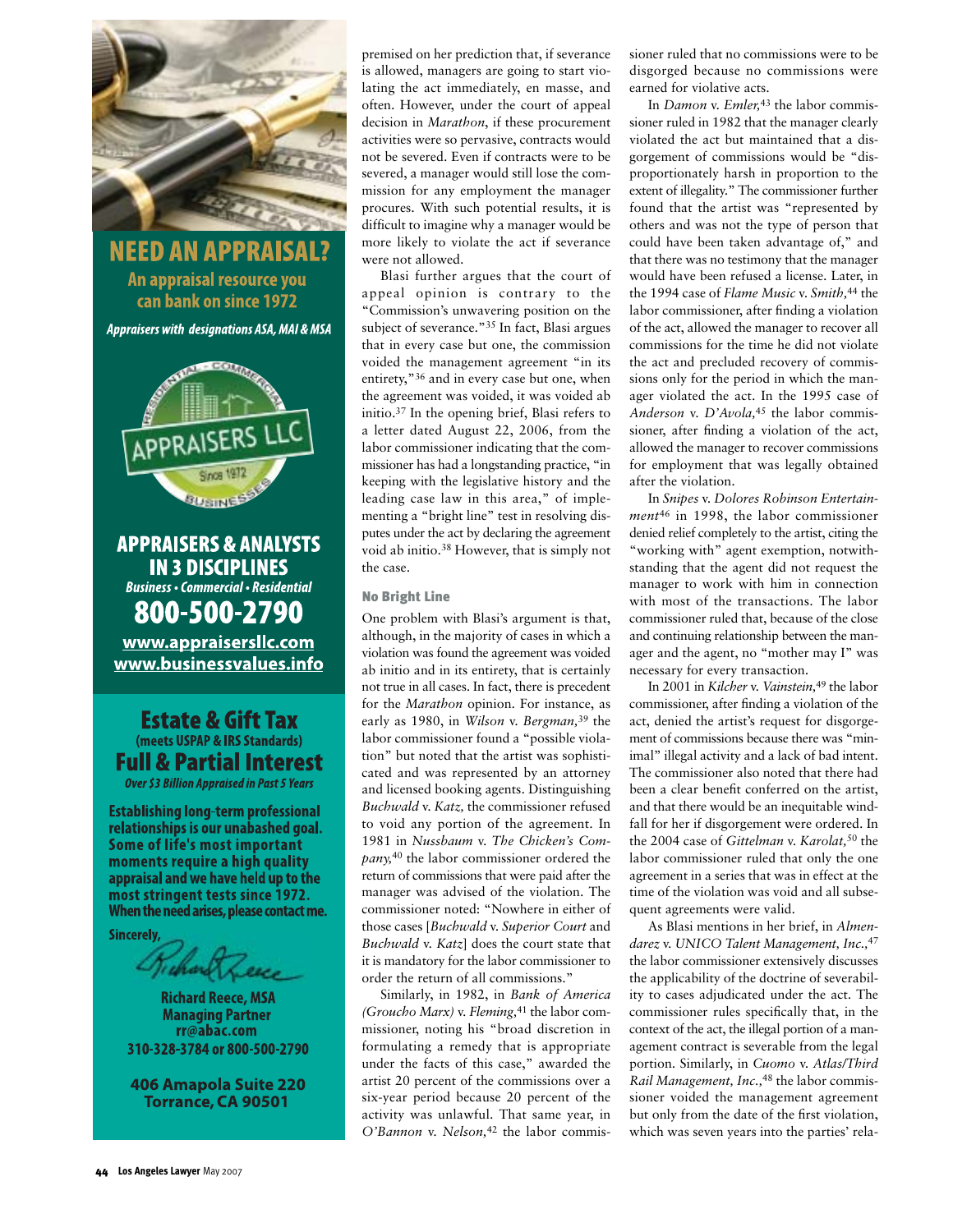tionship, and allowed the manager to recover commissions for prior years.

### Conflicting Cases

It is not just the Labor Commission cases that are at odds with one another. No real consistency can be found in appellate court cases either. *Marathon* rules, essentially, that not every violation should be dispositive of the outcome of the case. It was decided by the Second District, Division One, which decided *Waisbren*. That case holds, essentially, that every act of procurement, no matter how incidental to a manager's day-to-day activities, is dispositive. In turn, the *Yoo* case, which says (albeit, according to the *Marathon* court, in dicta) that just one act of procurement is enough to void an entire management agreement, was decided by the Second District, Division Seven—the same that decided *Wachs*, which holds that incidental procurement is not a violation of the act.<sup>51</sup>

This mass of contradictory cases, coupled with the fact that nowhere in the act is there any indication that an entire contract should be voided for one violation of the act, certainly leaves open the possibility that the doctrine of severability does or should apply to cases interpreting the Talent Agencies Act. However, *Marathon* is probably not the best case to decide the severability issue. If Marathon committed 100 violations of the act, then it does appear that the "taint of illegality so permeate[d] the entire agreement that it cannot be removed by severance or restriction but only by reformation or augmentation." The California Supreme Court could make that determination as a matter of law and perhaps avoid the difficult question of whether or not the act allows severability.

On the other hand, the court could decide the severability issue and then remand the case to the labor commissioner for the determination of pervasiveness. In any event, the disposition of the case will necessarily have much more to do with whether the supreme court decides that the Talent Agencies Act needs to be clarified or changed than with the facts of the case. One could argue that *Wachs* and *Waisbren* are diametrically opposed decisions (albeit not technically on the issue of severability), a discrepancy that should have been resolved long ago. One could also argue that the Labor Commission and appellate decisions have imposed penalties that are not provided for in the act itself, and that these penalties are much harsher than the criminal fines that were imposed when the act provided for criminal penalties.

If the supreme court applies the same analysis that it has in other cases involving licensing statutes,<sup>52</sup> there is little doubt that it will embrace severability. Decisions interpreting the act have clearly transformed a "protective licensing scheme intended for the public safety into 'an unwarranted shield for the avoidance of a just obligation.'"53

If the supreme court rejects the concept of severability of contracts in connection with the act, it will necessarily have to confront the obvious constitutional implications, particularly the due process concerns, of taking property of a personal manager—sometimes millions of dollars—because that person did not spend \$1,000 to obtain a talent agency license and negotiated one term of one employment agreement for one commercial, particularly in cases in which the artist asked the manager to do so.

1 Marathon Entm't, Inc. v. Blasi, 140 Cal. App. 4th 1001, 45 Cal. Rptr. 3d 158 (June 23, 2006).

<sup>2</sup>*See* LAB. CODE §§1700 *et seq*. For a discussion of Talent Agencies Act cases, *see* Edwin F. McPherson, Styne *v.* Stevens: *California Supreme Court Has the Final (but Not the First) Word on the Talent Agencies Act,* 31 SW. U. L. REV. 4 (2002); Edwin F. McPherson, *The Talent Agencies Act—Does One Year Really Mean One Year?,* 22 HASTINGS COMM. & ENT. L. J. 3 (Spring/Summer 2000).

3 Blasi v. Marathon Entm't, Inc., Labor Comm'n Case No. TAC 15-03, Determination of Controversy, at 3 (2006).

<sup>4</sup>*But see* Snipes v. Dolores Robinson Entm't, Labor Comm'n Case No. TAC 36-96 (1998).

<sup>5</sup>*Id.* at 8.

6 Although the court of appeal indicated that no vio-

lation was alleged in connection with the *Strong Medicine* project, Blasi claims that a violation was alleged and proved at the Labor Commission proceeding, but that, because there were so many other violations, she did not pursue that claim on summary judgment.

7 Waisbren v. Peppercorn Prods., Inc., 41 Cal. App. 4th 246, 48 Cal. Rptr. 2d 437 (1995).

8 Marathon, 140 Cal. App. 4th at 1008 (citing Waisbren, 41 Cal. App. 4th at 250).

<sup>9</sup>*Id.* at 1009 (citing Lewis & Quinn v. N.M. Bolsons, 48 Cal. 2d 141, 151, 308 P. 2d 713 (1957)).

<sup>10</sup>*See* Whorton v. Dillingham, 202 Cal. App. 4th 447, 248 Cal. Rptr. 405 (1998).

11 Marathon at 1009 (citing Gotti v. Highland Park Builders, Inc., 27 Cal. 2d 687, 690, 166 P. 2d 265 (1946)).

12 Abramson v. Juniper Networks, Inc., 115 Cal. App. 4th 638, 660, 9 Cal. Rptr. 4th 422 (2004).

<sup>13</sup>*Id.* at 659.

14 Little v. Auto Stiegler, Inc., 29 Cal. 4th 1064, 1074, 130 Cal. Rptr. 2d 892 (2003).

15 Marathon at 1011 (citing Armendarez v. Foundation Health Psychcare Servs., Inc., 24 Cal. 4th 83, 123-24, 6 P. 3d 669, 99 Cal. Rptr. 2d 45 (2000)).

<sup>16</sup>*Id.* at 1012. <sup>17</sup>*Id.*

<sup>18</sup>*Id.* at 1012-13 (citing People v. Alvarez, 27 Cal. 4th 1161, 1176, 46 P. 3d 372, 119 Cal. Rptr. 2d 903 (2002)).

19 Yoo v. Robi, 126 Cal. App. 4th 1089 (2005).

20 Marathon at 1012-13 (citing Yoo, 126 Cal. App. 4th at 1105). The *Yoo* court also acknowledged that every such case should be decided on its own facts. It is difficult to reconcile how "the public policy underlying the Act is best effectuated by denying all recovery, even for activities which did not require a talent agency license," but each case brought under the act should be decided